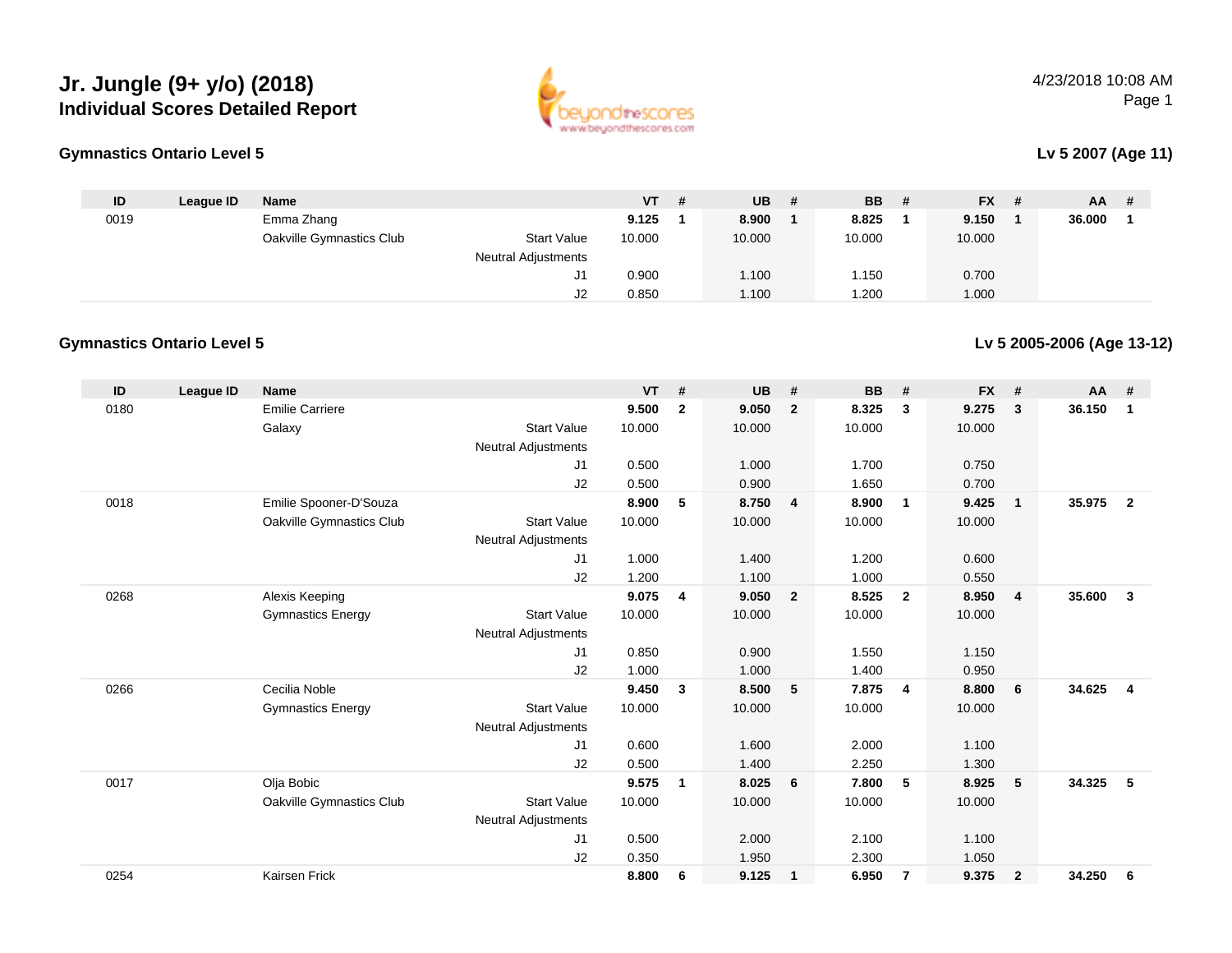# **Jr. Jungle (9+ y/o) (2018) Individual Scores Detailed Report**



4/23/2018 10:08 AMPage 2

|      | <b>Gymnastics Energy</b> | <b>Start Value</b><br><b>Neutral Adjustments</b> | 10.000 |   | 10.000  | 10.000 |     | 10.000 |        |  |
|------|--------------------------|--------------------------------------------------|--------|---|---------|--------|-----|--------|--------|--|
|      |                          | J1                                               | .200   |   | 0.950   | 3.100  |     | 0.550  |        |  |
|      |                          | J2                                               | 1.200  |   | 0.800   | 3.000  |     | 0.700  |        |  |
| 0267 | Keira Jodoin             |                                                  | 8.800  | 6 | 9.000 3 | 7.550  | - 6 | 8.550  | 33.900 |  |
|      | <b>Gymnastics Energy</b> | <b>Start Value</b>                               | 10.000 |   | 10.000  | 10.000 |     | 10.000 |        |  |
|      |                          | <b>Neutral Adjustments</b>                       |        |   |         |        |     |        |        |  |
|      |                          | J1                                               | 1.200  |   | 1.050   | 2.600  |     | 1.400  |        |  |
|      |                          | J2                                               | .200   |   | 0.950   | 2.300  |     | 1.500  |        |  |

#### **Gymnastics Ontario Level 5**

**Lv 5 2003-2004 (Age 15-14)**

| ID   | League ID | <b>Name</b>              |                            | <b>VT</b> | #              | <b>UB</b> | #                       | <b>BB</b> | #                | <b>FX</b> | #              | <b>AA</b> | #              |
|------|-----------|--------------------------|----------------------------|-----------|----------------|-----------|-------------------------|-----------|------------------|-----------|----------------|-----------|----------------|
| 0269 |           | Jordyn Carter            |                            | 9.525     | $\overline{2}$ | 9.175     | $\overline{2}$          | 8.925     | $\overline{2}$   | 9.275     | $\overline{4}$ | 36.900    | 1              |
|      |           | <b>Gymnastics Energy</b> | <b>Start Value</b>         | 10.000    |                | 10.000    |                         | 10.000    |                  | 10.000    |                |           |                |
|      |           |                          | <b>Neutral Adjustments</b> |           |                |           |                         |           |                  |           |                |           |                |
|      |           |                          | J1                         | 0.500     |                | 0.750     |                         | 1.200     |                  | 0.800     |                |           |                |
|      |           |                          | J <sub>2</sub>             | 0.450     |                | 0.900     |                         | 0.950     |                  | 0.650     |                |           |                |
| 0174 |           | Emma Wharmby             |                            | 9.300     | 6              | 9.150     | $\overline{\mathbf{3}}$ | 9.100     | $\mathbf{1}$     | 8.750     | 9              | 36.300    | $\overline{2}$ |
|      |           | Galaxy                   | <b>Start Value</b>         | 10.000    |                | 10.000    |                         | 10.000    |                  | 10.000    |                |           |                |
|      |           |                          | <b>Neutral Adjustments</b> |           |                |           |                         |           |                  |           |                |           |                |
|      |           |                          | J1                         | 0.700     |                | 0.950     |                         | 0.800     |                  | 1.200     |                |           |                |
|      |           |                          | J2                         | 0.700     |                | 0.750     |                         | 1.000     |                  | 1.300     |                |           |                |
| 0172 |           | Kathleen Robson          |                            | 9.600     | 1              | 9.450     | $\overline{1}$          | 7.925     | - 6              | 9.300     | 3              | 36.275    | $\mathbf{3}$   |
|      |           | Galaxy                   | <b>Start Value</b>         | 10.000    |                | 10.000    |                         | 10.000    |                  | 10.000    |                |           |                |
|      |           |                          | Neutral Adjustments        |           |                |           |                         |           |                  |           |                |           |                |
|      |           |                          | J <sub>1</sub>             | 0.500     |                | 0.550     |                         | 2.150     |                  | 0.700     |                |           |                |
|      |           |                          | J2                         | 0.300     |                | 0.550     |                         | 2.000     |                  | 0.700     |                |           |                |
| 0177 |           | Rachel McAslan           |                            | 9.450     | 3              | 8.975     | $\overline{4}$          | 8.275     | 5                | 9.550     | $\mathbf{1}$   | 36.250    | $\overline{4}$ |
|      |           | Galaxy                   | <b>Start Value</b>         | 10.000    |                | 10.000    |                         | 10.000    |                  | 10.000    |                |           |                |
|      |           |                          | Neutral Adjustments        |           |                |           |                         |           |                  |           |                |           |                |
|      |           |                          | J1                         | 0.600     |                | 0.850     |                         | 1.800     |                  | 0.400     |                |           |                |
|      |           |                          | J2                         | 0.500     |                | 1.200     |                         | 1.650     |                  | 0.500     |                |           |                |
| 0173 |           | Tashai Gardner           |                            | 9.375     | 4              | 8.650     | $\overline{7}$          | 8.375     | $\overline{4}$   | 9.425     | $\overline{2}$ | 35.825    | 5              |
|      |           | Galaxy                   | <b>Start Value</b>         | 10.000    |                | 10.000    |                         | 10.000    |                  | 10.000    |                |           |                |
|      |           |                          | <b>Neutral Adjustments</b> |           |                |           |                         |           |                  |           |                |           |                |
|      |           |                          | J1                         | 0.650     |                | 1.450     |                         | 1.750     |                  | 0.550     |                |           |                |
|      |           |                          | J <sub>2</sub>             | 0.600     |                | 1.250     |                         | 1.500     |                  | 0.600     |                |           |                |
| 0175 |           | Paula Florez             |                            | 9.300     | 6              | 8.525     | 9                       | 8.650     | $\boldsymbol{3}$ | 8.950     | 6              | 35.425    | 6              |